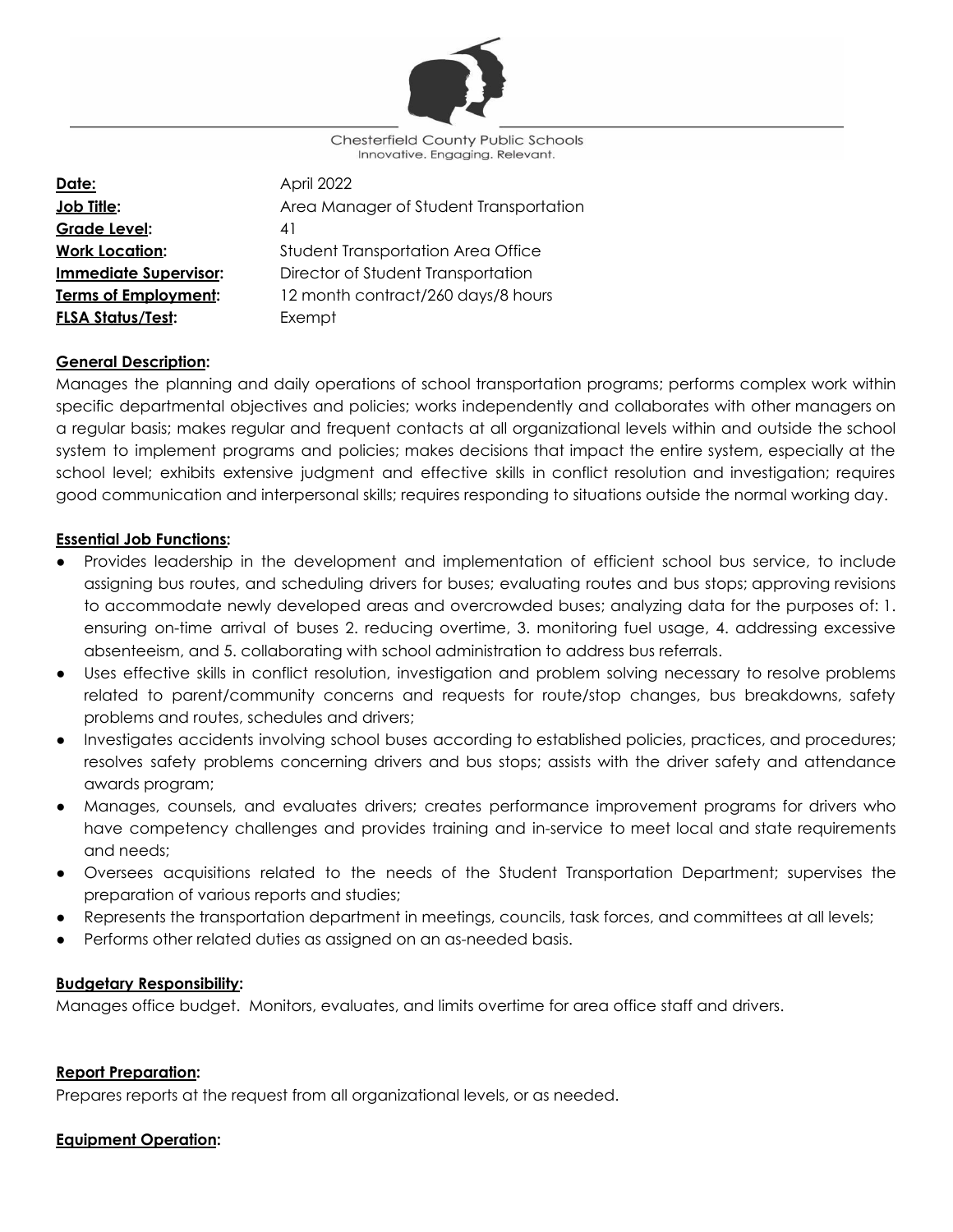Office equipment such as computer, keyboard, printers, copiers, facsimile machines, multi-line telephone systems, cellular phones, pagers, and radio communications.

### **Contacts:**

Frequent and regular contact with Director/Assistant Director of Student Transportation, Student Transportation Safety and Training Department - operational, training or accident investigation issues; Fleet Maintenance – preventive maintenance, breakdowns, resources; Virginia Department of Transportation (VDOT) resident engineer – condition of roads or closures; Office of Risk Management, local police dispatch or officers – accident/incidents, Human Resources – personnel issues, benefits. Periodic contact with VA Department of Education – training, accident reporting, preventive maintenance, Department of Motor Vehicles – licensing.

### **Work Direction:**

N/A

## **Supervision:**

Recommends hiring, termination, transfer, and suspension of full-time employees in the area transportation office; evaluates full-time office manager, transportation coordinators, school bus drivers,, bus attendants, and driver/food service employees in an area office.

## **Decision Making:**

Decisions related to revisions to school bus stops, routes, drivers, vehicles or discipline of employees may be made independently or in consultation with the director.

## **Formal Policy-Setting Responsibilities:**

N/A

# **Physical Demands:**

The physical demands described here represent those that must be met by an employee to successfully perform the essential functions of this job. Reasonable accommodations may be made to enable individuals with disabilities to perform the essential functions. While performing the duties of this job, the employee is regularly required to use hands and fingers, reach with hands and arms, handle or feel objects, printed materials and/or controls and talk and hear. The employee is occasionally required to stand, walk, sit and drive. Specific vision abilities required by this job include close vision, distance vision and depth perception.

### **Work Environment:**

While performing the duties of this job, the employee performs work in various locations at buildings within public school facilities. Frequent travel is required within the school system and workplace. Work may require transport of some materials from location to location. The noise level in the work environment is quiet to moderate and the environment may reach a noisy, fast-paced, high-pressure level where decisions have to be made quickly while managing several tasks simultaneously.

### **Knowledge/Skills/Abilities:**

Considerable knowledge of transportation procedures, operations and computer applications, including routing and mapping techniques, first aid, personnel and business management. Considerable knowledge of crash-investigation analyses. Considerable knowledge of school system layout and county geography. Considerable knowledge of laws pertaining to school buses in Virginia, as well as federal, state and local laws, regulations or requirements related to employment practices and employee requirements. Demonstrated ability in supervision, problem solving, and conflict resolution. Demonstrated ability to follow directions, organize and communicate effectively, orally and in writing.